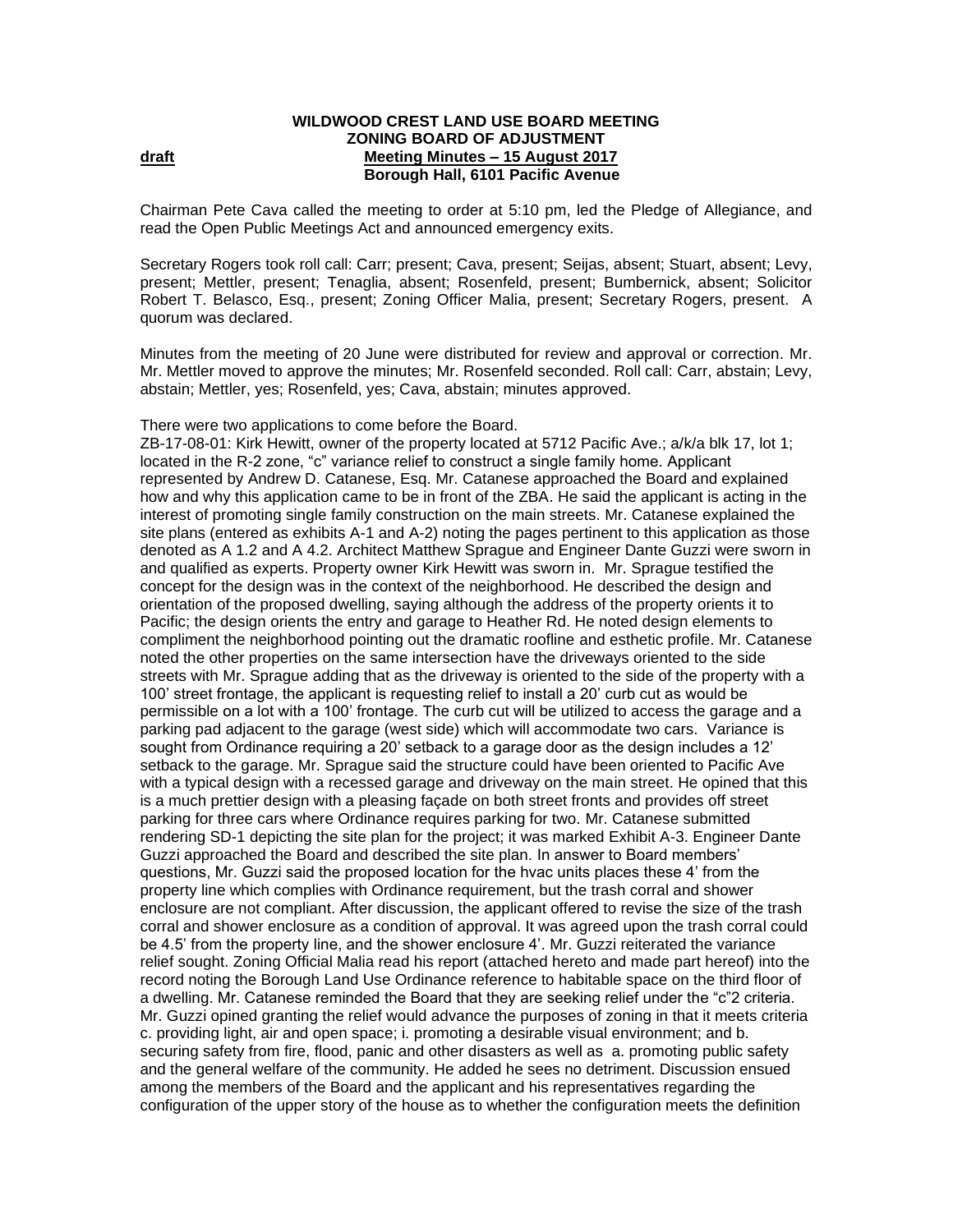of a "half story" or "loft" as permitted in the Borough Land Use Ordinance. Mr. Sprague said lacking clear definition in the Ordinance he had relied upon construction Code language for guidance. Zoning Official Malia (who is also the Borough Construction Official) said as this is an application for relief under the zoning regulations, the conditions of the Ordinance should be met or relief should be sought from those. Solicitor Belasco directed the Board to focus on the habitable area as defined in the Land Use Ordinance. Discussion continued involving the habitable third floor area and open deck at that level. Mr. Mettler said the third floor could be partitioned into storage and habitable areas thereby solving the problem. Mr. Catanese said the applicant put a lot of time, money and effort into the plan. \*\*Mr. Mettler left the meeting at 6:25 p.m.\*\* In deliberation, Board members said they were pleased with the overall plan and liked the look of the proposed structure; they were satisfied with the agreed-upon setbacks of the trash corral and shower enclosure; they were satisfied with the location and configuration of the driveway and parking pad and they were in agreement the benefits of granting the variance relief outweigh the detriments. The Board asked that as a condition of approval the applicant limit the habitable area of the third floor to one-third of the area of the floor below in keeping with Ordinance.

No members of the public spoke for or against the application.

Solicitor Belasco summarized the variance relief: setback to the garage door at 12', curb cut to be 20', trash corral setback at 4.5', shower enclosure setback at 4', the habitable space on the third floor not including the area of the open porch will be limited to one-third of the habitable area of the floor below; the Zoning and Construction Official will be review plans for compliance with these conditions.

Solicitor Belasco read the findings of fact into the record. Mr. Carr moved to accept the findings; Mr. Rosenfeld provided the second. Roll call: Carr, yes; Levy, yes; Rosenfeld, yes; Cava yes. Findings accepted.

Mr. Carr moved to approve the application with the conditions as outlined; Ms. Levy provided the second. Roll call: Carr, yes; Levy, yes; Rosenfeld, yes; Cava yes. Application approved.

ZB-17-08-02: Kirk Hewitt, owner of the property located at 5710 Pacific Ave.; a/k/a blk 17, lot 2; located in the R-2 zone, "c" variance relief to construct a single family home. Applicant represented by Andrew D. Catanese, Esq. The applicant requested tabling until the meeting of Sept 19 without the need to re-advertise or re-notice and waiving all time constraints on the Board; this action was memorialized as Resolution ZB-A-17-19 on motion of Mr. Carr; second by Mr. Rosenfeld and unanimous vote of the Board.

There were no resolutions memorializing Board action.

There were three administrative resolutions:

ZB-A-17-15: Recommending hiring of Mark DeBlasio as Board Engineer for the remainder of 2017, effective 1 August; approved on motion of Mr. Carr, second by Ms. Levy and unanimous roll call vote.

ZB-A-17-16: Return \$600.00 escrow collected for application ZB-17-04-01 to Mary McKenna; approved on motion of Mr. Carr, second by Ms. Levy and unanimous roll call vote.

ZB-A-17-18: Return \$600.00 escrow collected for application ZB-12-08-01 to Kees & Angela Guerds; approved on motion of Mr. Carr, second by Ms. Levy and unanimous roll call vote.

Under old business, the Solicitor brought the Board members up to date on the status of the Alfe litigation.

There was no new business.

No members of the public spoke.

There is one continued application to come before the Board on Sept 19.